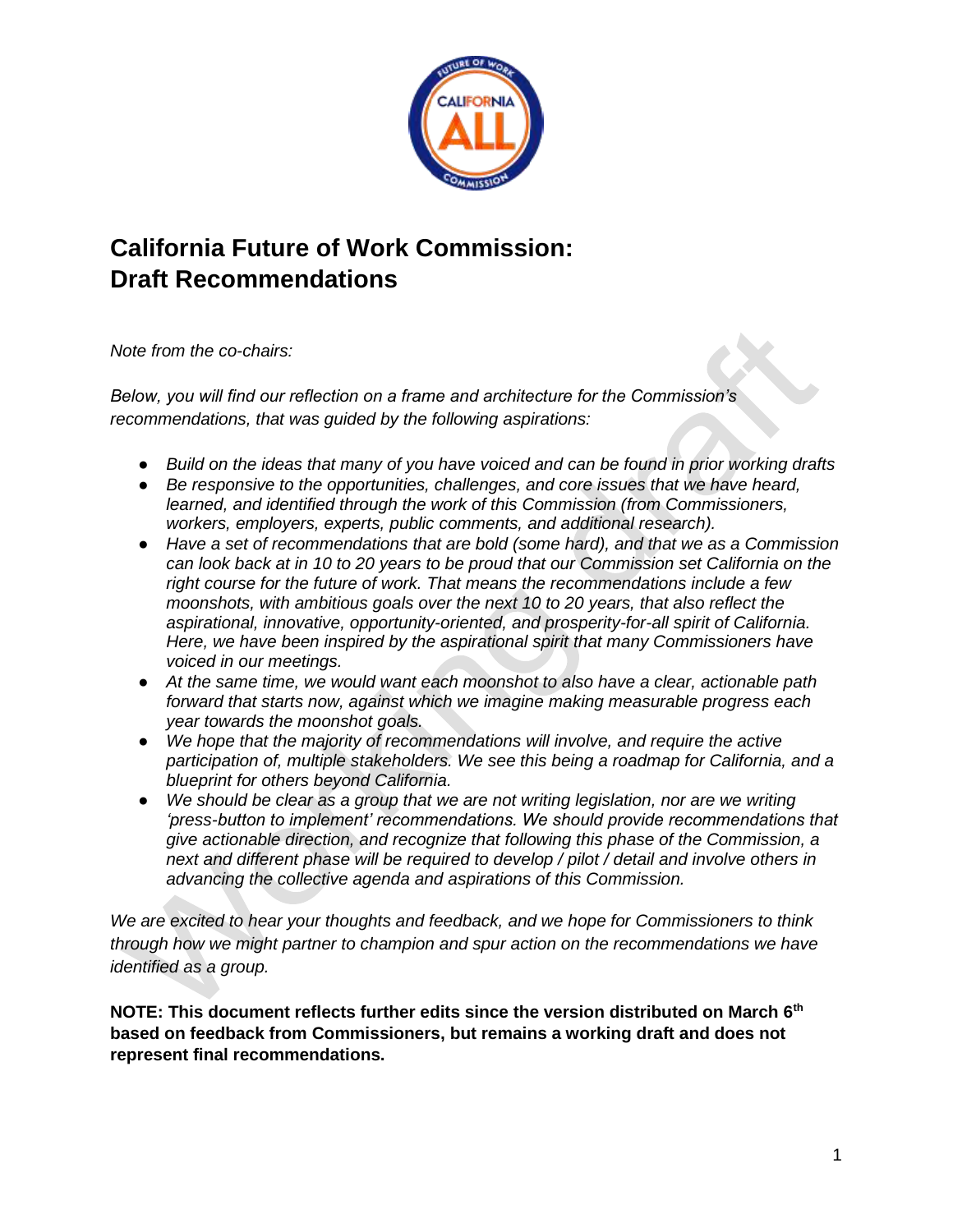

#### Filters for recommendations:

Given the direction and principles that the Commission has adopted and the challenges identified in our problem statement, all recommendations should:

- Promote racial and gender equity
- Be inclusive to all regions of California
- Empower workers to have a voice in decisions made about the future of work
- Be uplifting and feasible for the small and medium businesses that fuel our economy
- Be initially explored through evidence-based testing or a pilot, and maintain a continued focus on data and evidence for transparency, effectiveness, and accountability

☆ – *represents recommendations with potential for a "moonshot" aspiration, for which we should set 2030 'stair-step' goals and 2040 'moonshot' aspirations*

# *Overview of recommendations:*

### **A. Raise the floor across all forms of work in California while closing the gaps for workers and regions**

 $\star$  1. Raise the floor to eliminate working poverty, especially in large, growing, and work-enabling sectors like care and services (with a 2030 'stair-step' goal and 2040 'moonshot' goal TBD), through a tripartite effort by workers, employers, and government. Begin by launching two pilots: (i) pilot a tripartite, industry-wide bargaining process in the care sector; and (ii) pilot a voluntary agreement between workers and employers to provide quality, entry-level service sector jobs (e.g., in restaurant and food service) with training opportunities and an upward career path both *within* the service sector and into higher-wage underfilled positions such as in the public sector, manufacturing, and hospitality. Empower these workers with an increased role in upskilling and governance.

 $\dot{\varphi}$  2. Create a 21<sup>st</sup> century employee benefits model and safety net that complements work in its changing forms (with a 2030 'stair-step' goal and 2040 'moonshot' goal TBD), and is consistent with new varieties of work and work arrangements, the needs of employers including SMBs, and the displacement impacts of automation. Initially, pilot a system of portable benefits within one sector through a public-private partnership that includes local municipalities, with the partner organization developing an online platform to facilitate benefits collected through contributions from employers and clients. In the medium-term, assess current programs to identify state policies that would complement work with the objective of decent quality of life for workers.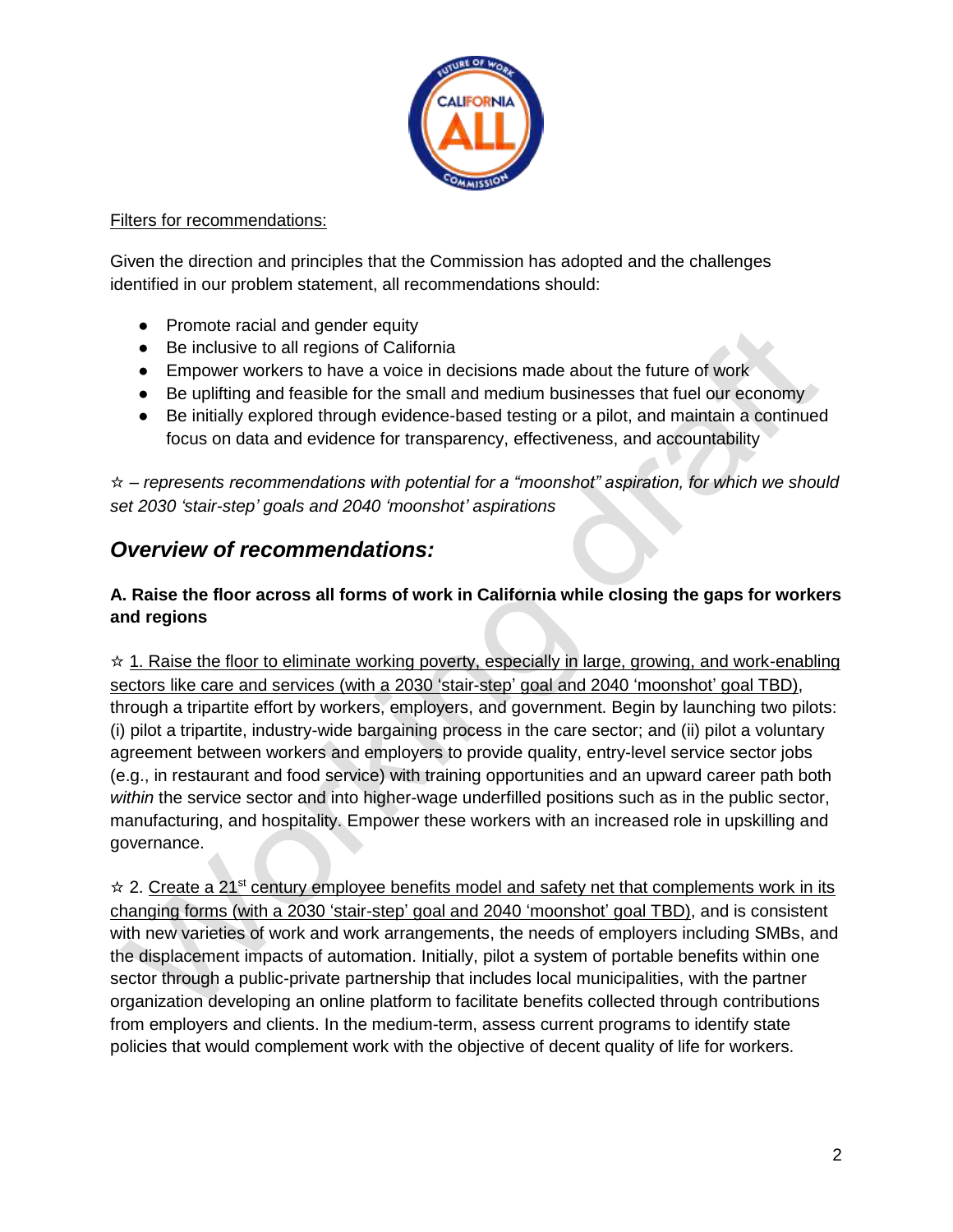

☆ 3. Increase opportunities to improve employment, wages, and economic mobility and career pathways for populations with the biggest gaps (with a 2030 'stair-step' goal and 2040 'moonshot' goal TBD), including women, people of color, immigrants (including undocumented immigrants), individuals who have been through the justice system, individuals who are at immediate risk of homelessness or who are homeless, youth exiting foster case, and people with disabilities. Start by encouraging the creation of coalitions involving employers and workers along with technology companies, venture capital, non-profit organizations, employment social enterprises, and educational institutions to develop and launch innovative pilots and solutions.

☆ 4. Close gaps in job growth and income between all regions/locales across California (with a 2030 'stair-step' goal and 2040 'moonshot' goal TBD). Catalyze this change and empower regions through a cross-sector competition or series of challenges that encourages regions to bring together civic, labor, and business leadership to develop local investment strategies that will lead to the large scale creation of quality jobs as well as transform existing jobs to quality jobs. Encourage regions to seek both public- and private-sector funding to finance these strategies. Identify targeted regions that exemplify different local challenges e.g. a city, a region, a rural area, etc., and facilitate a coalition of local leaders, employers and workers, chamber of commerce, and labor leaders to develop pilot initiatives that make it easy for companies to participate and provide funding and as a way to test approaches to scale across the state.

# **B. Make California a place known for quality jobs and high-road employers, while building on California's history as a great place to start and run a business**

 $\star$  5. Establish a Job Quality Index for California and grow the share of quality jobs in California (with a 2030 'stair-step' goal and 2040 'moonshot' goal, e.g., by 2040, 80% of employers in California are high-road employers and 80% workers in California are in quality jobs). Measurement of quality jobs must also include measurements of equity. Begin by launching a multi-stakeholder task force – of workers and large and small employers – to define what makes a quality job, use these measures to build a Job Quality Index for California, and set goals for job quality in the state. Start by encouraging voluntary commitments by employers across all sectors, while building out a 'carrot and stick' approach to recognize and incentivize high-road employers (e.g., through channels such as tax credits, licensing fast-track, procurement standards, etc.). Track and report progress (including number of companies participating) towards the moonshot goal every 2 years.

6. Harness California's largest employers and technology companies as catalysts to create pathways to quality jobs. Form a coalition of tech companies and large employers who are committed to working together to identify and implement pathways to quality jobs and standards of work, that they will set for themselves and extend to their value chains and ecosystems. Encourage partnerships that involve large employers and tech companies working together with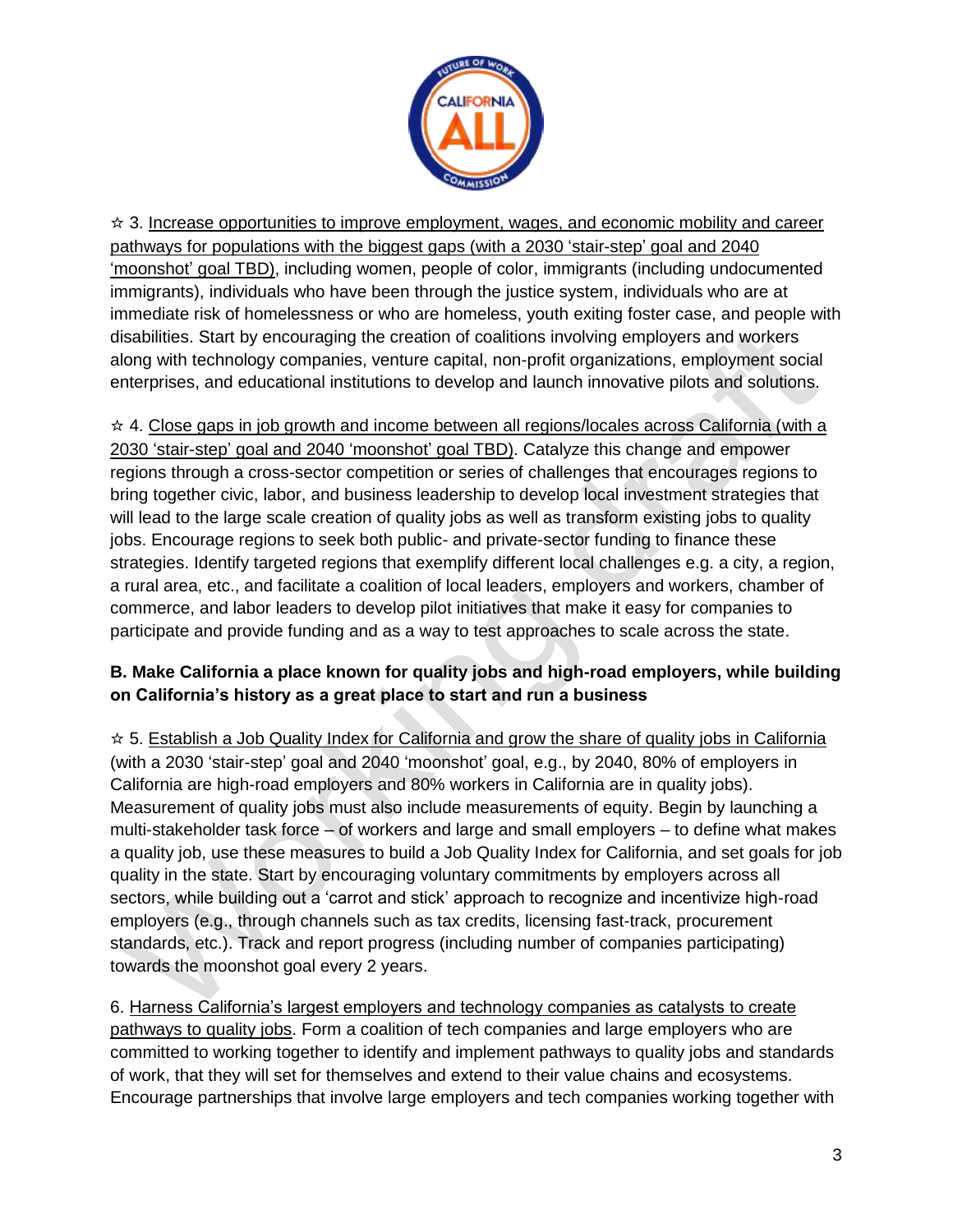

community colleges, state and local agencies, university researchers, small and medium businesses, startups, and community-based organizations. Partners should collaborate on a 'moonshot for the middle class', through actions such as training workers for quality jobs in their sector (e.g., as software administrators), supporting skills-based hiring, providing real-time labor market information, and experimenting with scalable mechanisms to finance workforce development. Celebrate and incentivize those participating and making progress.

7. Encourage and enable innovative corporate forms and approaches to employees (including broadening ownership) that act for the benefit of all stakeholders, including workers. In the shortterm, launch a working group that will explore various pathways for worker ownership and voice and develop recommendations for the state. This working group should examine opportunities to:

- Grow the number of for-benefit corporations in California.
- Foster worker-owned cooperatives and other forms of ownership that provide some equity to workers. Explore piloting worker-owned cooperatives that address hard-to-fill jobs or growing skill gaps by partnering with employers across critical industries, such as health care.
- Address risks posed by monopsony power and industry concentration.
- Further enable and support workers to advocate for themselves to maintain workplace protections, including to address issues of wage theft and occupational safety.

#### **C. Future-proof California to meet future demand and continued growth**

 $\star$  8. Capitalize on California's strengths and priorities – in renewable energy, construction technology, agriculture, transportation, etc. – to reinvigorate innovation and generate more jobs in fast-growing sectors (with a 2030 'stair-step' goal and 2040 'moonshot' goal TBD). Direct existing R&D funding towards California's strengths and tie to outcomes that will lead to the creation of quality jobs with benefits to workers, the environment, and the economy. Ensure agencies and programs dedicated to combating poverty and inequity have the capacity to invest in research and innovation, and challenge researchers and entrepreneurs to tackle challenges of low-wage work. Support entrepreneurship to expand the number of and quality of jobs.

 $\star$  9. Help workers build skills to adapt as technology changes the nature of work, through a joint effort and industry-wide partnerships by worker organizations, employers, job-training organizations, and educational institutions in California (with a 2030 'stair-step' goal and 2040 'moonshot' goal TBD). Start by designing a skills taxonomy for employers and educators to adopt as a common language, and use this to identify the skills that workers will need as occupations shift and technology infuses the workplace. Ensure these skills are built into curriculum across all levels of education. Provide opportunities for life-long learning, through apprenticeships (including in 'non-traditional' occupations), workplace reskilling programs, and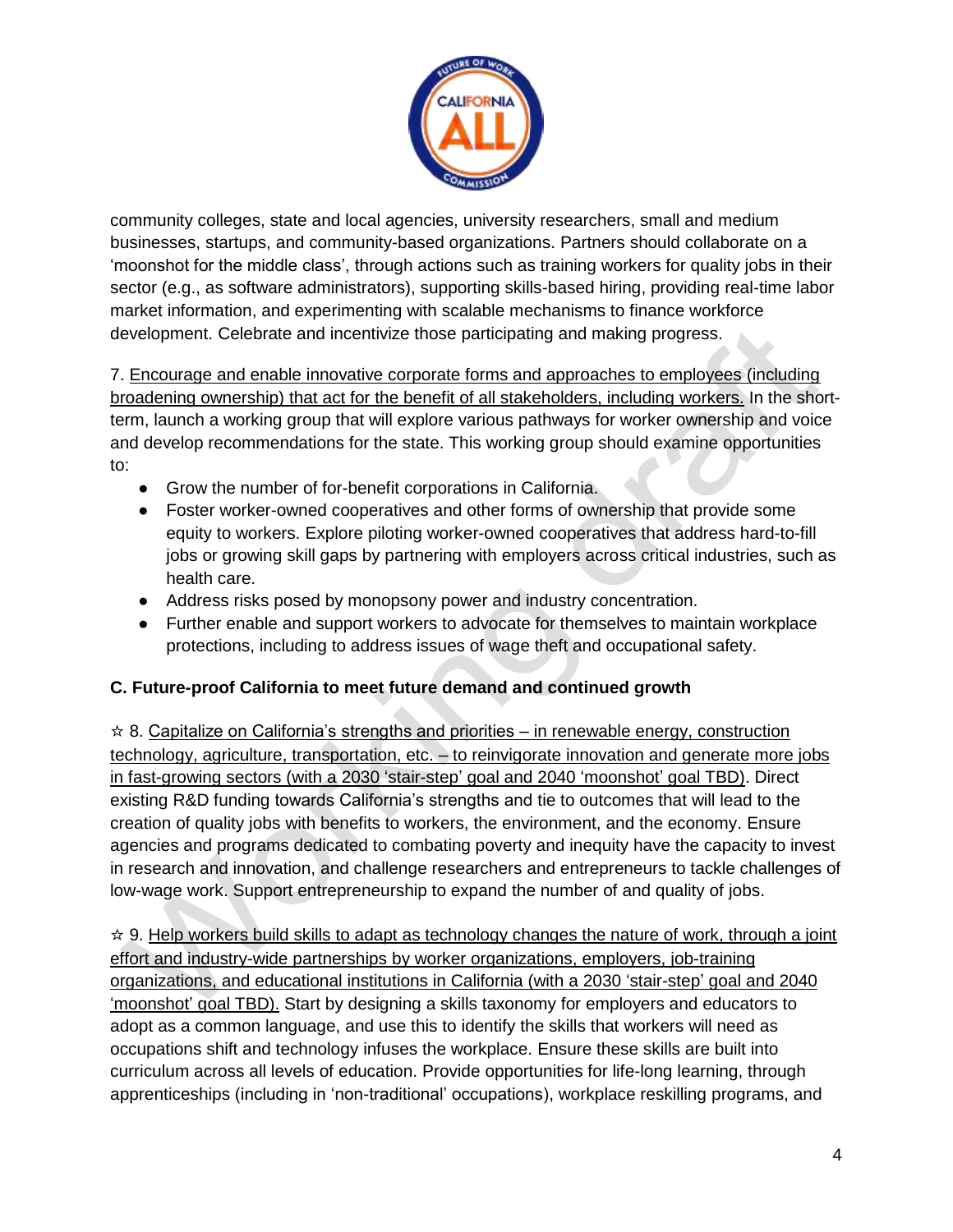

flexible, innovative higher education programs, that will enable workers (including those already in quality jobs) to build skills at all ages and throughout their careers, in response to changing demands, today and in the future.

10. Shape how data about workers, the workplace, and labor markets will be used to benefit both workers and employers. Begin by launching a working group of workers, employers, and technologists to identify the most pressing challenges related to data policy and suggest possible pilots or initial work to address them. Issues tackled could include data control and ownership rights of workers, protections and standards around use of data-driven labor management (in hiring, supervising, and managing workers) and risks of bias, new types of 'data work' such as image labelling, data generation *as* work, and open labor market data.

11. Position California to be the leader in human-compatible automation by empowering workers to shape how technology will be deployed in the workplace. Launch a collective of technology companies and worker organizations to operate a lab to develop and test technologies while understanding the implications for workers and employers.

12. Prepare for and adapt to the impact of climate change on work and workers**.** Identify and solve potential risks such as workability and safety challenges due to hazards like heat stress (especially for outdoor and agricultural workers), increased occurrence of natural disasters including forest fires, as well as the industry shifts that will occur as California transitions to a carbon-neutral economy.

# **D. Address work-adjacent barriers to employment and livelihoods including housing, transportation, and childcare**

The commission should acknowledge the importance of these issues for workers - we certainly have heard a lot about these throughout the commission. But the Commission acknowledges the important efforts underway in California to address the need for affordable housing, transportation, and intergenerational care (i.e. child care, family care, elder care) to support the lives of working people. Issues and relevant recommendations are being tackled through other initiatives outside the scope of this Commission.